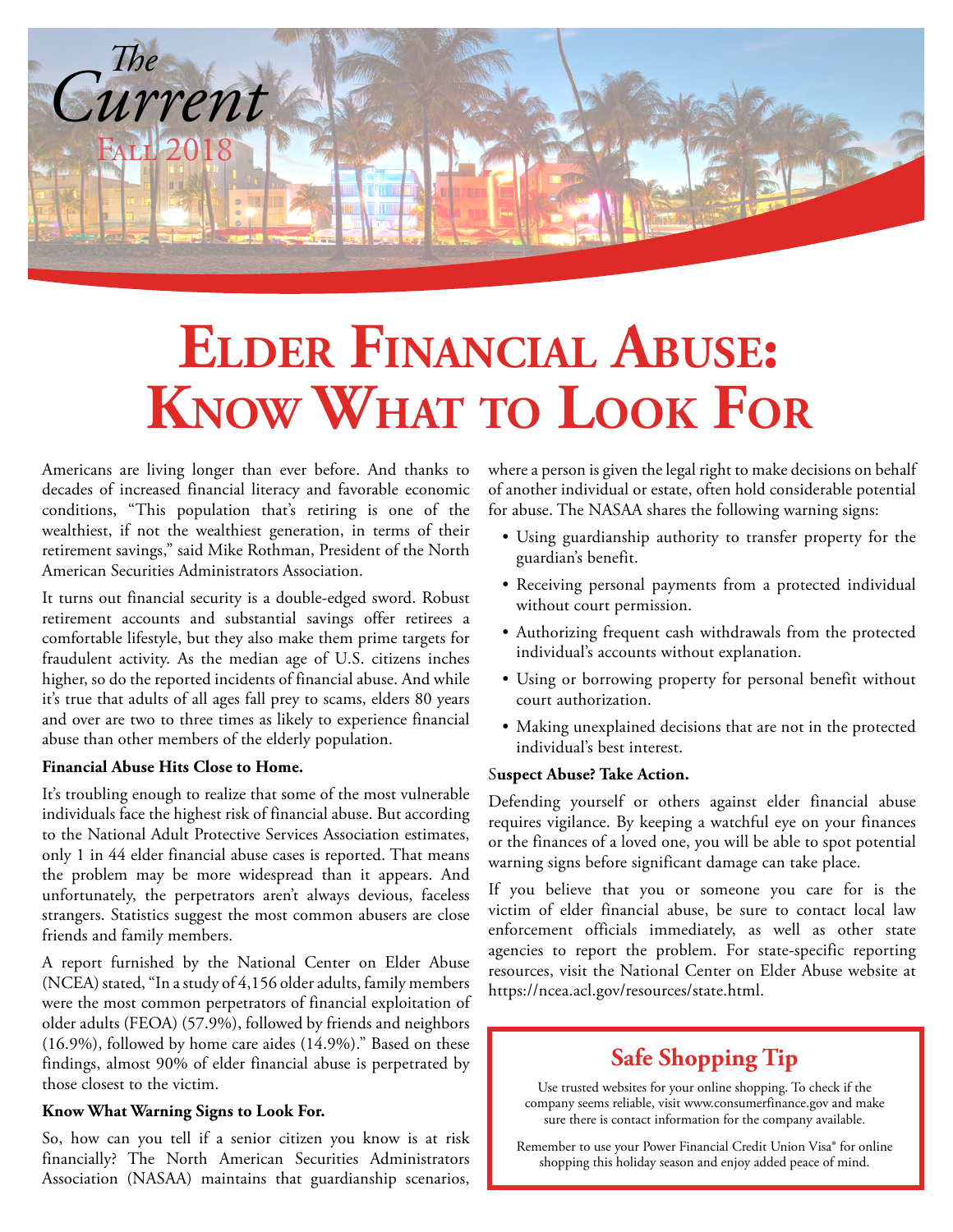# **3 TIPS FOR A BUDGET-FRIENDLY** HALLOWEEN

When someone mentions "holiday spending," what comes If your neighbors aren't interested, you can still take a holiday may not carry the commercial weight of a certain celebration in December, its economic impact is still billion, up from \$8.4 billion the previous year. It's safe to say people take Halloween seriously. (Can you say, "candy tax?") And remember, the money you

The scary decorations have started appearing around town, shopping easier. That's right, Christmas shopping. Because advanced planning can help you avoid broken budgets and once Halloween is over, you're less than two months from frightening financial mistakes. It may sound weird to suggest Christmas. How's that for scary? you make a Halloween wish list—but this is the perfect holiday to try something a little strange. What are your Whether you need help planning your holiday budget or Halloween priorities? Outrageous decorations? Best candy on smart solutions to help you manage your money throughout the block? Contest-winning costumes? Plan how you want to the rest of the year, Power Financial Credit Union is here to spend your money instead of simply trying to keep up with help. Please call us at 800.548.5465 or visit one of our branch the ghouls next door (OK, we admit—we got carried away locations in person. on that one).

If you're looking for a little less trick and a little more treat, here are three tips to help you enjoy all the Halloween fun without overspending:

#### **Get creative.**

Whether you're planning your kids' costumes or household decorations, coming up with imaginative ideas is half the fun. Sure, you could rush out to a specialty store and buy prepackaged costumes or mass-produced trinkets, but chances are you'll spend more than you should. If you're running low on creativity, don't worry. Pinterest is your friend—and it's free.

#### **Shop smart.**

Remember when we talked about planning ahead? That applies to shopping. Waiting until the last minute is a surefire way to buy more than you expected and spend too much of your hard-earned money. Making a Halloween shopping list can help in two ways. First, having a definite plan helps you avoid impulse buys, and second, you can look for sales and do some comparison shopping online before you decide where to buy.

#### **Take a team approach.**

Do you have neighbors who enjoy the Halloween mischief as well? Why not collaborate on scary yard decorations or join forces and greet trick-or-treaters together. Sharing the cost of candy might even allow you to be that house—you know, the one that hands out the good candy!

collaborative approach by checking with local Facebook<br>groups and parenting websites to find low-cost family fun.

From good-natured scares to sugar-filled sacks of candy,<br>Halloween can be fun for the entire family—dads included. can save on Halloween can go a long way to making Christmas



[\\*See credit union for details.](http://powersavenow.com/)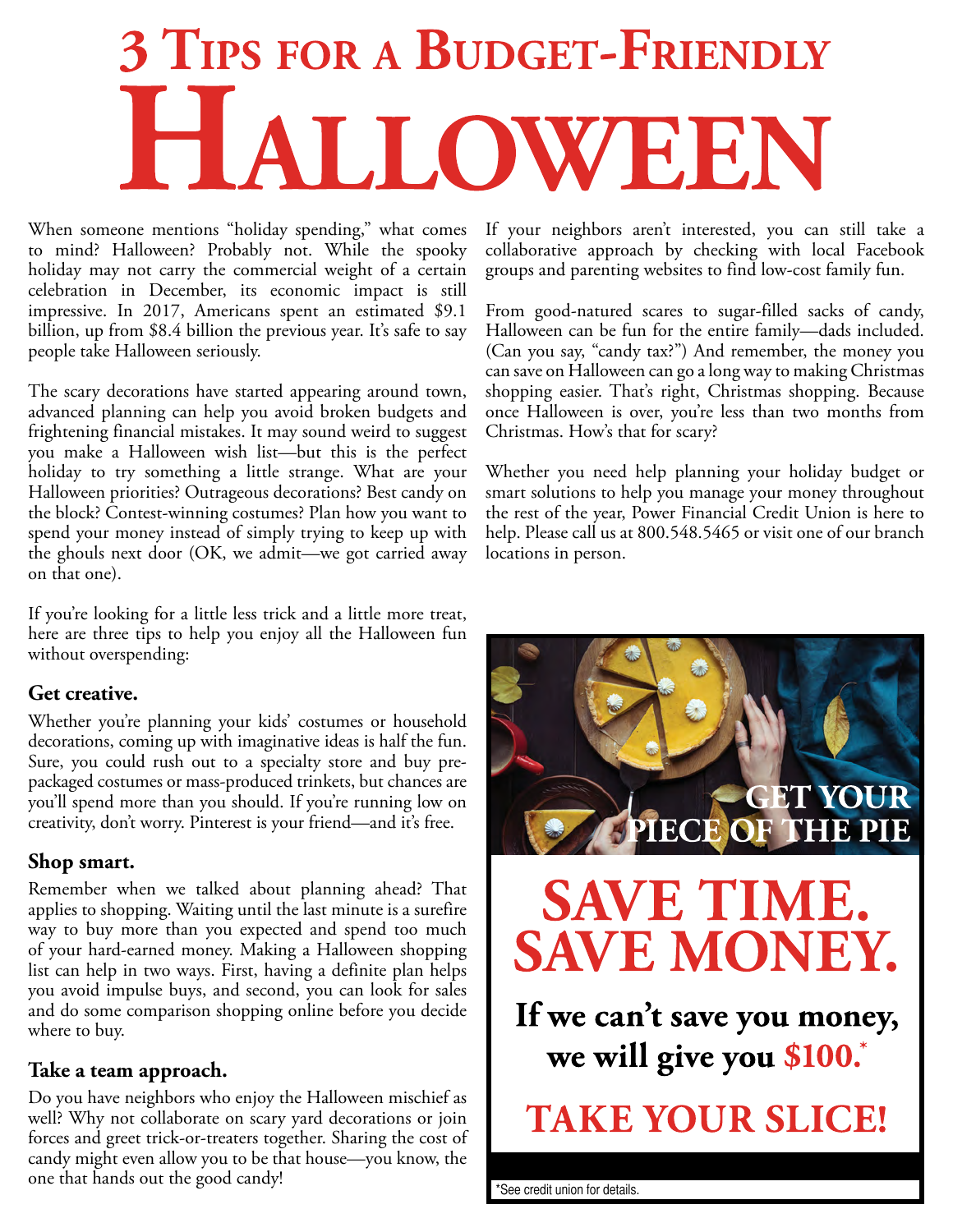## **[BENEFITS OF MEMBERSHIP](http://LoveMyCreditUnion.org/SprintRewards)**



#### **Get a \$100 Cash Reward for Each New Line You Switch to Sprint**®

Now, there are even more benefits to credit union membership! As a credit union member, you can earn \$100 for each line when you switch to Sprint®.

Here's how it works:

- Members get a \$100 cash reward for each new line when you switch to Sprint®.\*
- Current Sprint® customers will receive a \$50 cash reward for each line transferred into Sprint® Credit Union Member Cash Rewards.\*
- Plus, get a \$50 loyalty cash reward every year for each line.\*
- Credit union members are eligible for 25% off accessories with the Sprint® Credit Union Member Cash Rewards program.

Here's how to sign up for Sprint® cash rewards:

- 1. Become a Sprint® customer.
- 2. Register at LoveMyCreditUnion.org/SprintRewards.
- 3. Allow up to six to eight weeks to see cash rewards directly deposited into your credit union account!

#### **Make the switch today and save with the Sprint**® **Credit Union Member Cash Rewards!**

\*Restrictions apply. See credit union for details.



## **BUILD A BUDGET** YOU CAN LIVE WITH

Power Financial Credit Union can help by giving you the tools you need for success, like our experienced team and **Money Management.** 

PLAN TODAY FOR A BETTER TOMORROW!